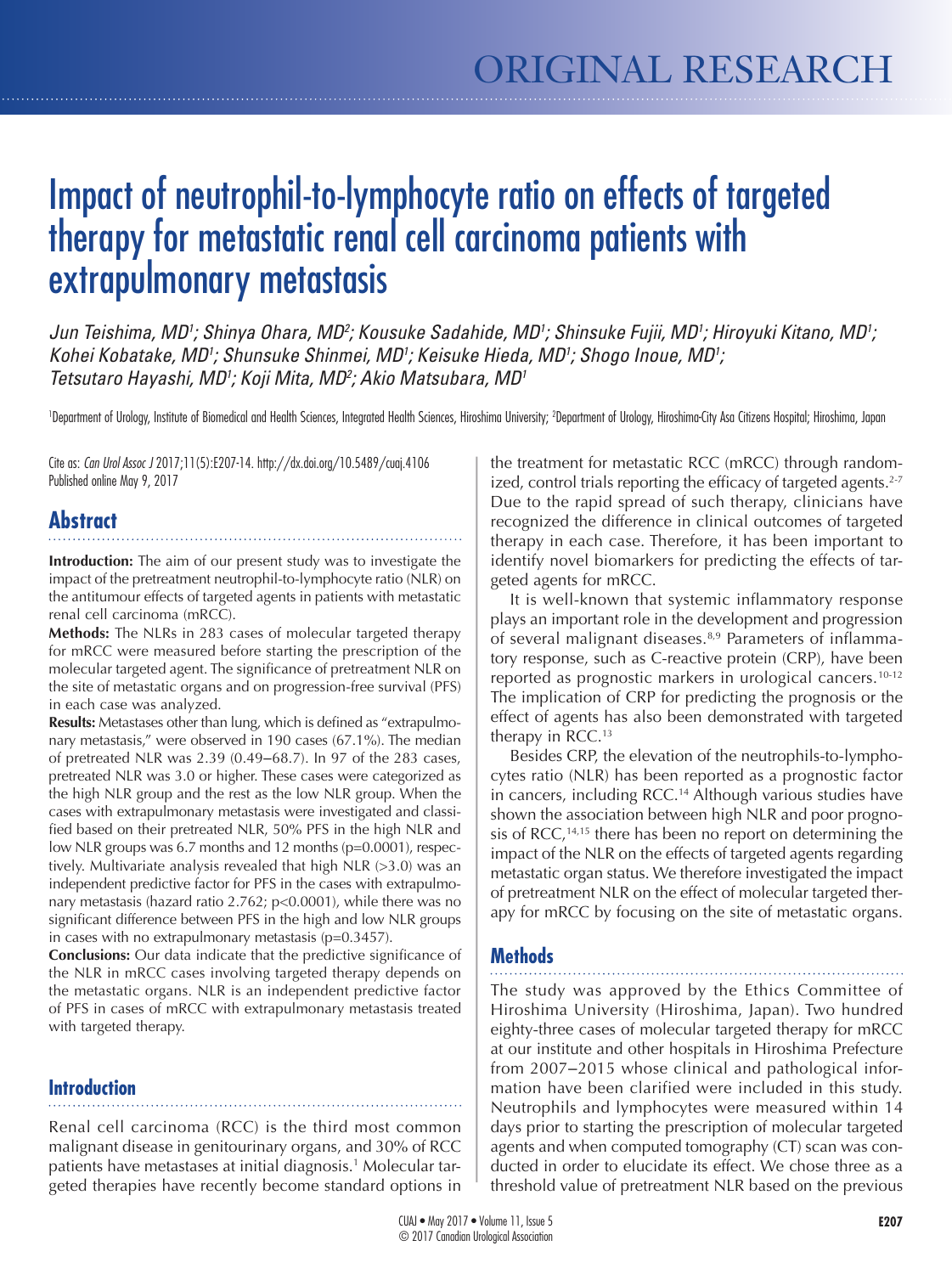report.15 Cases for which the pretreatment NLR was three or higher and the others were classified into high and low NLR groups, respectively.

All cases were further classified according to age, gender, histological finding, performance status, anemia, serum calcium, lactate dehydrogenase (LDH), pretreatment serum CRP, metastatic organs, prior nephrectomy, choice of drug, and timing of treatment. Metastases other than lung were defined as extrapulmonary metastasis. The distribution of each subgroup in the high and low NLR groups and their progression-free survival (PFS) were compared.

The differences in the distribution of variables among the groups were analyzed using the chi-square test for categorical variables and Mann-Whitney test for continuous variables. The PFS was determined using the Kaplan-Meier method and analyzed using log-rank testing. The relationship between the variables and PFS was examined using the Cox proportional hazard model. Variables with p values less than 0.05 on univariate analysis were included in the multivariate analysis. All statistical analyses were conducted using the JMP 10.0.0 (SAS Institute Inc., NC, U.S), and p values less than 0.05 were considered to be statistically significant.

## **Results**

This study cohort consisted of 283 cases of molecular targeted therapy for mRCC. The characteristics of the cases are listed in Table 1. One hundred eighty-six (65.7%) cases and 97 (34.3%) cases were categorized as low and high NLR groups, respectively. Of all cases pathologically diagnosed as RCC, 255 cases were performed prior nephrectomy, which included 116 cytoreductive nephrectomies and 139 radical ones. Median of time from surgery to the start of targeted therapy was  $24.7$  ( $3-239$ ) months in cases of radical nephrectomy. The rates of cases of 1 or higher Eastern Cooperative Oncology Group (ECOG)-performance status (PS) score, anemia, hypercalcemia, higher CRP, high LDH, or without prior nephrectomy in the high NLR group were significantly higher than those in the low NLR group.

The PFS curve for the entire cohort is shown in Fig. 1. Disease progression was shown in 125 of 253 cases. The 50% PFS for the entire cohort was 11 months. When they were classified into low and high NLR groups, the 50%PFS for the low NLR group (12 months) was significantly better than that for the high NLR group (eight months, p=0.0015) (Fig. 2). Univariate analyses revealed that several variables were significantly associated with PFS, including histological findings, PS, anemia, hypercalcemia, prior nephrectomy, number of metastatic organs, timing of treatments, and pretreated NLR. Multivariate analyses revealed that pretreated NLR, as well as the histological findings, PS, and timing of treatment were independent prognostic factors for PFS (Table 2).

 While there was no significant difference in the distribution of lung metastasis between the low and high NLR

| Table 1. Characteristics of 283 cases with mRCC involving |  |
|-----------------------------------------------------------|--|
| molecular targeted therapy                                |  |

| molecular targeteu therapy        |                       |                   |          |            |
|-----------------------------------|-----------------------|-------------------|----------|------------|
|                                   | <b>Pretreated NLR</b> | <b>Total</b>      |          |            |
|                                   | Low<br>$(\leq 3.0)$   | High<br>( > 3.0 ) | p        |            |
| No. of patients                   | 186                   | 97                |          | 283        |
| Age range (median)                | $4 - 85(65)$          | 44-85 (66)        | 0.6284   | 40-85 (65) |
| Gender, n (%)                     |                       |                   |          |            |
| Male                              | 148 (79.6)            | 82 (84.5)         | 0.3094   | 230 (81.3) |
| Female                            | 38 (20.4)             | 15 (15.5)         |          | 53 (18.7)  |
| Histological type, n<br>(%)       |                       |                   |          |            |
| Clear                             | 165 (88.7)            | 83 (85.6)         | 0.4459   | 253 (89.4) |
| Non-clear                         | 21 (11.3)             | 14 (14.4)         |          | 35 (12.4)  |
| ECOG performance<br>status, n (%) |                       |                   |          |            |
| 0                                 | 160 (86.0)            | 71 (73.2)         | 0.0082   | 231 (81.6) |
| $\geq$ 1                          | 26 (14.0)             | 26 (26.8)         |          | 52 (18.4)  |
| Anemia, n (%)                     |                       |                   |          |            |
| $(-)$                             | 95 (51.1)             | 28 (28.9)         | 0.0003   | 123 (43.5) |
| $(+)$                             | 91 (48.9)             | 69 (71.1)         |          | 160 (56.5) |
| Hypercalcemia, n (%)              |                       |                   |          |            |
| $(-)$                             | 184 (98.9)            | 89 (91.8)         | 0.0438   | 273 (96.5) |
| $(+)$                             | 2(1.1)                | 8(8.2)            |          | 10(3.5)    |
| LDH, n (%)                        |                       |                   |          |            |
| $\leq$ 1.5 x ULN                  | 179 (96.2)            | 87 (89.7)         | 0.0278   | 266 (4.0)  |
| $>1.5 \times ULN$                 | 7 (3.8)               | 10 (10.3)         |          | 17(6.0)    |
| Pretreated CRP, n (%)             |                       |                   |          |            |
| <0.3mg/dL                         | 113 (60.8)            | 25 (25.8)         | < 0.0001 | 138 (48.8) |
| $\geq$ 0.3mg/dL                   | 73 (39.2)             | 72 (74.2)         |          | 145 (51.2) |
| Metastatic organs,<br>n (%)       |                       |                   |          |            |
| Lung                              |                       |                   |          |            |
| $(-)$                             | 46 (24.7)             | 27 (27.8)         | 0.5711   | 73 (25.8)  |
| $(+)$                             | 140 (75.3)            | 70 (72.2)         |          | 210 (74.2) |
| Liver                             |                       |                   |          |            |
| $(-)$                             | 155 (83.3)            | 83 (85.6)         | 0.6258   | 238 (84.1) |
| $(+)$                             | 31(16.7)              | 14 (14.4)         |          | 45 (15.9)  |
| Bone                              |                       |                   |          |            |
| $(-)$                             | 148 (79.6)            | 62 (63.9)         | 0.0043   | 210 (74.2) |
| $(+)$                             | 38 (20.4)             | 35 (36.1)         |          | 73 (25.8)  |
| Brain                             |                       |                   |          |            |
| $(-)$                             | 182 (97.8)            | 88 (90.7)         | 0.0066   | 270 (95.4) |
| $(+)$                             | 4(2.2)                | 9(9.3)            |          | 13 (4.6)   |

groups, the rate of the cases with bone, brain, or extrapulmonary metastases in the high NLR group were significantly higher than that in the low NLR group (Table 1), suggesting that there might be some associations between metastatic status and the impact of NLR. Therefore, we focused on the cases with extrapulmonary metastasis. As shown in Table 3, the rates of the anemia and hypercalcemia cases were significantly higher and that with prior nephrectomy was significantly lower than those in the low NLR group. In the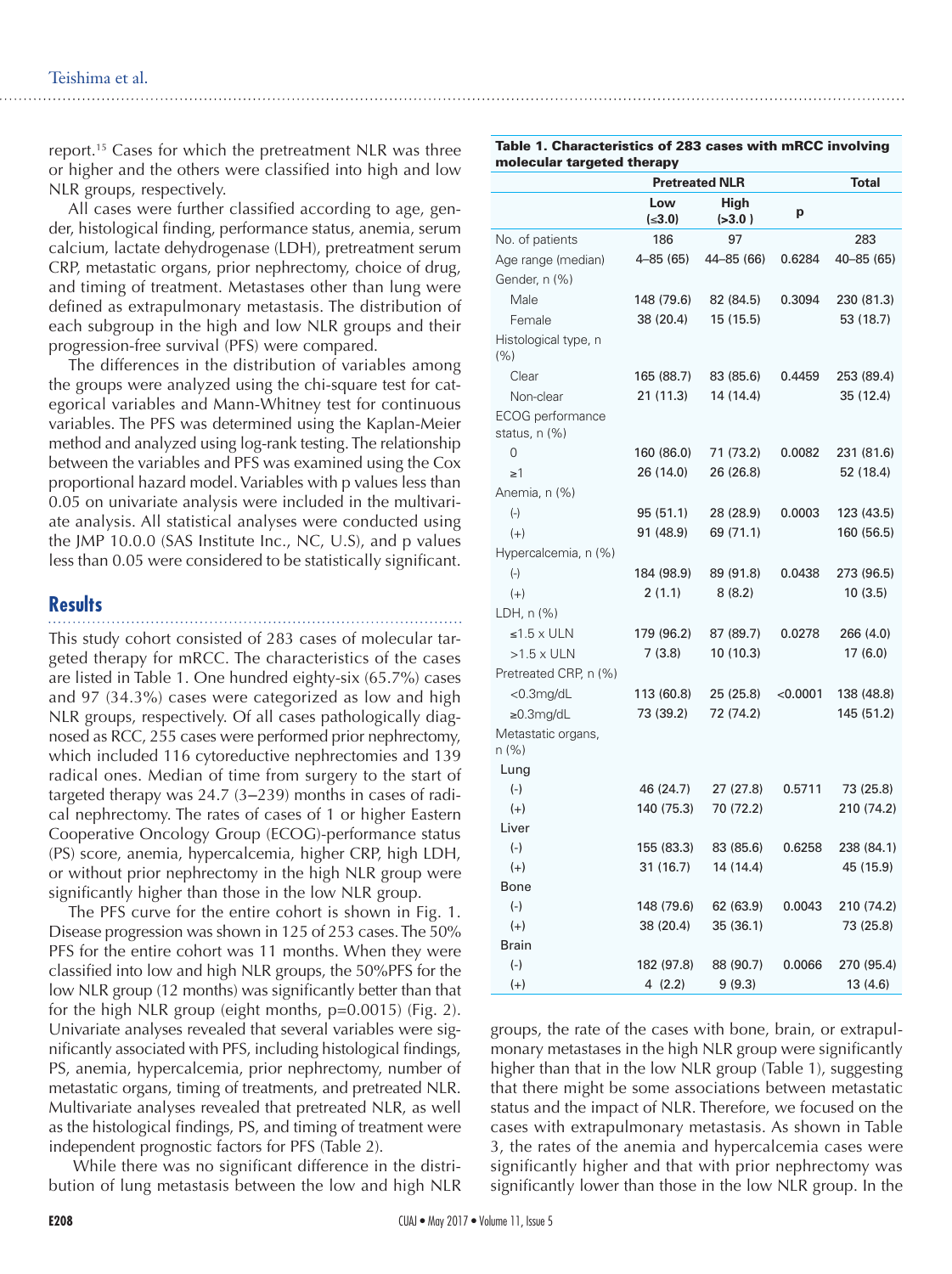| involving molecular targeted therapy                                            |                       |                         |        |              |  |  |
|---------------------------------------------------------------------------------|-----------------------|-------------------------|--------|--------------|--|--|
|                                                                                 | <b>Pretreated NLR</b> |                         |        | <b>Total</b> |  |  |
|                                                                                 | Low<br>$(\leq 3.0)$   | <b>High</b><br>$(-3.0)$ | p      |              |  |  |
| Ipsilateral kidney                                                              |                       |                         |        |              |  |  |
| $(-)$                                                                           | 167 (89.8)            | 93 (95.9)               | 0.0751 | 260 (91.9)   |  |  |
| $(+)$                                                                           | 19 (10.2)             | 4(4.1)                  |        | 23 (8.1)     |  |  |
| Adrenal gland                                                                   |                       |                         |        |              |  |  |
| $(-)$                                                                           | 175 (94.1)            | 91 (93.8)               | 0.9273 | 266 (94.0)   |  |  |
| $(+)$                                                                           | 11(5.9)               | 6(6.2)                  |        | 17(6.0)      |  |  |
| Pancreas                                                                        |                       |                         |        |              |  |  |
| $(-)$                                                                           | 176 (94.6)            | 93 (95.9)               | 0.6446 | 269 (95.0)   |  |  |
| $(+)$                                                                           | 10(5.4)               | 4(4.1)                  |        | 14 (5.0)     |  |  |
| Soft tissue                                                                     |                       |                         |        |              |  |  |
| $(-)$                                                                           | 170 (91.4)            | 89 (91.8)               | 0.9190 | 259 (91.5)   |  |  |
| $(+)$                                                                           | 16(8.6)               | 8(8.2)                  |        | 24 (8.5)     |  |  |
| Lymph node                                                                      |                       |                         |        |              |  |  |
| $(-)$                                                                           | 135 (72.6)            | 67 (69.1)               | 0.5354 | 202 (71.4)   |  |  |
| $(+)$                                                                           | 51 (27.4)             | 30(30.9)                |        | 81 (28.6)    |  |  |
| Extrapulmonary                                                                  |                       |                         |        |              |  |  |
| metastasis, n (%)                                                               |                       |                         |        |              |  |  |
| $(-)$                                                                           | 75 (40.3)             | 18 (18.6)               | 0.0002 | 93 (32.9)    |  |  |
| $(+)$                                                                           | 111 (59.7)            | 79 (81.4)               |        | 190 (67.1)   |  |  |
| No. of metastatic<br>organs, n (%)                                              |                       |                         |        |              |  |  |
| 1                                                                               | 116 (62.4)            | 43 (44.3)               | 0.0037 | 159 (56.2)   |  |  |
| $\geq$ 2                                                                        | 70 (37.6)             | 54 (55.7)               |        | 124 (43.8)   |  |  |
| Prior nephrectomy, n                                                            |                       |                         |        |              |  |  |
| (%)                                                                             |                       |                         |        |              |  |  |
| Yes                                                                             | 174 (93.5)            | 81 (83.5)               | 0.0072 | 255 (90.1)   |  |  |
| <b>No</b>                                                                       | 12(6.5)               | 16 (16.5)               |        | 28 (9.9)     |  |  |
| Targeted agents (%)                                                             |                       |                         |        |              |  |  |
| Tyrosine kinase<br>inhibitor                                                    | 149 (80.1)            | 70 (72.2)               | 0.1295 | 219 (77.4)   |  |  |
| mTOR inhibitor                                                                  | 37 (19.9)             | 27(27.8)                |        | 64 (22.6)    |  |  |
| Timing of treatment (%)                                                         |                       |                         |        |              |  |  |
| First-line                                                                      | 77 (41.4)             | 43 (44.3)               | 0.6357 | 120 (42.4)   |  |  |
| Second-line or later                                                            | 109 (58.6)            | 54 (55.7)               |        | 163 (57.6)   |  |  |
| CRP: C-reactive protein; ECOG: Eastern Cooperative Oncology Group; LDH: lactate |                       |                         |        |              |  |  |

Table 1 (cont'd). Characteristics of 283 cases with mRCC

dehydrogenase; mRCC: metastatic renal cell carcinoma; NLR: neutrophil-to-lymphocyte ratio; ULN: upper limits of normal.

extrapulmonary metastasis cases, disease progression was shown in 90 of 190 cases. The 50%PFS for the low NLR group (12 months) was significantly (p=0.0001) better than that for the high NLR group (6.7 months), while there was no significant difference in PFS between them in other cases (p=0.3457) (Fig. 3). Univariate analyses showed that several variables are significantly associated with PFS including histological findings, PS, prior nephrectomy, number of metastatic organs, timing of treatments, and pretreated NLR. Multivariate analyses revealed that pretreated NLR was an independent and the strongest prognostic factor for PFS in mRCC cases with extrapulmonary metastasis (Table 4).



*Fig. 1.* Progression-free survival (PFS) for all cases.

#### **Discussion**

In this study, we demonstrated the impact of pretreatment NLR on predicting the response to targeted therapy in mRCC cases with extrapulmonary metastasis. To the best of our knowledge, the present study is the first report in which the significance of the pretreatment NLR differed depending on the metastatic organs in each case.

A previous study was focused on the significant implication of inflammatory response in the progression of mRCC.15 Patients with advanced RCC sometimes show paraneoplastic syndrome with fever and leukocytosis. The involvement of several molecules related to inflammation, such as interleukin-6 ,16 nuclear factor-kappa B,17 and CRP,10,11,13 on the progression of RCC have been previously demonstrated. A high NLR is associated with a poor prognosis in many solid tumours.14 We focused on the NLR as a biomarker candidate for the response for targeted therapy in cases of mRCC. In the present study, high NLR was a predictive factor for poor PFS (Fig. 2, Table 2). These results were consistent with previous studies.14,18 However, as shown in Table 1, the characteristics of cases in the low NLR group were quite different compared with those in the high NLR group. The rate of cases involving risk factors such as anemia, higher LDH, higher CRP, worse PS, and hypercalcemia in the high NLR group were higher than those in the low NLR group. In addition, the rate of extrapulmonary metastasis cases and that with two or more metastatic organs in the high NLR group were higher than those in the low NLR group, suggesting the possibility that the NLR is associated with metastatic status. Investigators have previously reported that systemic therapy, including targeted therapy and cytokine therapy, was expected to be effective in mRCC patients with lung metastasis. Cases with extrapulmonary metastasis were often resistant to these agents and showed poor prognosis. In retrospective studies,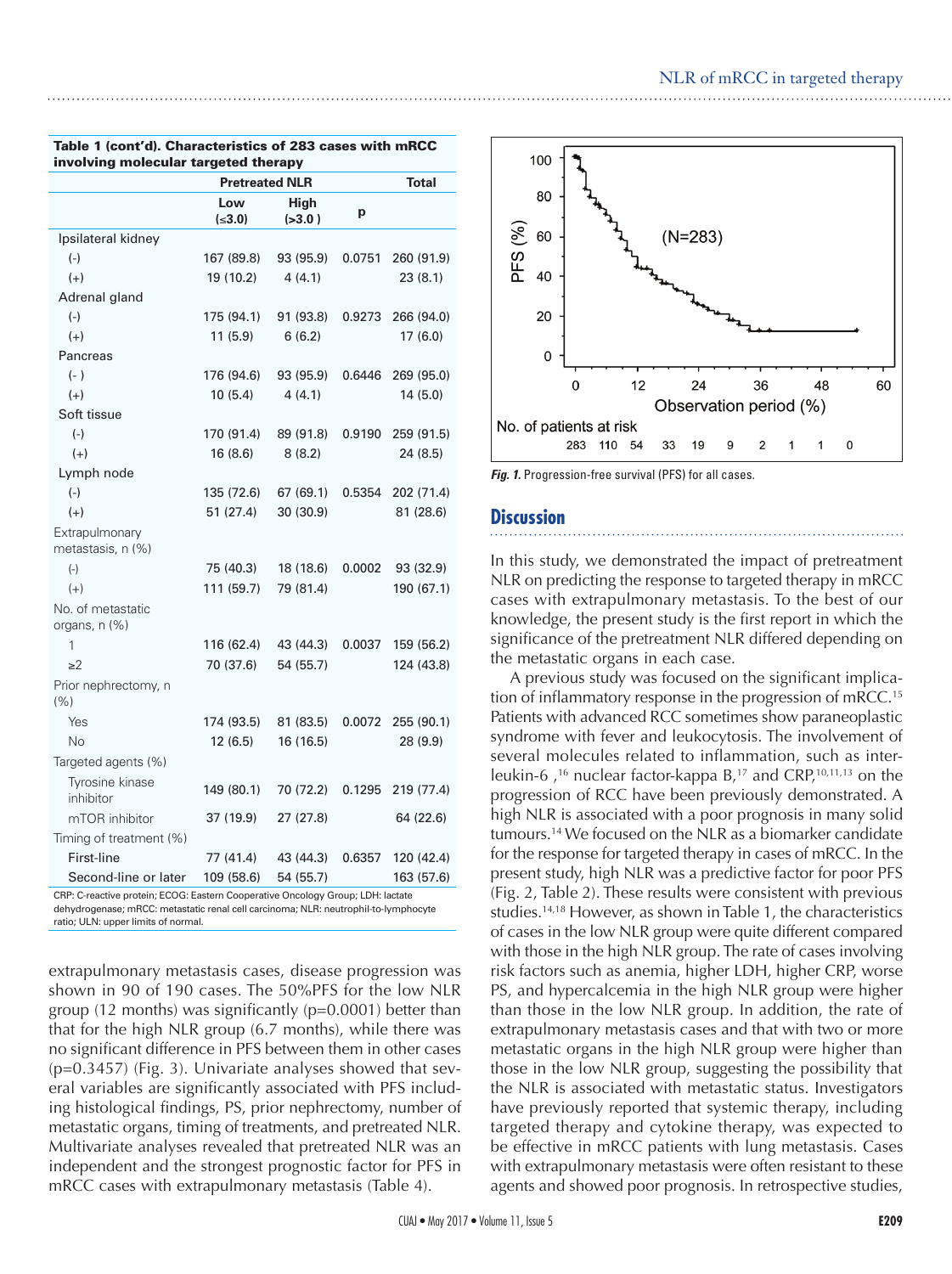|                          | ranate analyses to preulet progression-nee<br><b>Univariate</b> |          | <b>Multivariate</b> |                     |        |
|--------------------------|-----------------------------------------------------------------|----------|---------------------|---------------------|--------|
|                          | HR                                                              | p        | HR                  | 95% CI              | p      |
| Age                      |                                                                 |          |                     |                     |        |
| <65                      | reference                                                       | 0.3560   |                     |                     |        |
| $\geq 65$                | 1.175                                                           |          |                     |                     |        |
| Gender                   |                                                                 |          |                     |                     |        |
| Male                     | reference                                                       | 0.7668   |                     |                     |        |
| Female                   | 1.042                                                           |          |                     |                     |        |
| Histological findings    |                                                                 |          |                     |                     |        |
| Non-clear                | reference                                                       | 0.0002   | reference           |                     | 0.0001 |
| Clear                    | 0.391                                                           |          | 0.360               | 0.214-0.604         |        |
| ECOG performance status  |                                                                 |          |                     |                     |        |
| $\mathbf 0$              | reference                                                       | < 0.0001 | reference           |                     | 0.0053 |
| $\geq 1$                 | 2.380                                                           |          | 1.905               | 1.210-2.997         |        |
| Anemia                   |                                                                 |          |                     |                     |        |
| No                       | reference                                                       | 0.0130   | reference           |                     | 0.3439 |
| Yes                      | 1.574                                                           |          | 1.203               | $0.820 - 1.765$     |        |
| Hypercalcemia            |                                                                 |          |                     |                     |        |
| No                       | reference                                                       | 0.0241   | reference           |                     | 0.1817 |
| Yes                      | 2.863                                                           |          | 1.905               | 0.740-4.905         |        |
| High LDH                 |                                                                 |          |                     |                     |        |
| No                       | reference                                                       | 0.7207   |                     |                     |        |
| Yes                      | 1.162                                                           |          |                     |                     |        |
| Prior nephrectomy        |                                                                 |          |                     |                     |        |
| <b>No</b>                | reference                                                       | 0.0051   | reference           |                     | 0.3259 |
| Yes                      | 0.403                                                           |          | 0.703               | 0.348-1.420         |        |
| No. of metastatic organs |                                                                 |          |                     |                     |        |
| $\geq$ 2                 | reference                                                       | 0.0032   | reference           |                     | 0.0781 |
| $\mathbf{1}$             | 0.588                                                           |          | 0.712               | 0.488-1.039         |        |
| Targeted agent           |                                                                 |          |                     |                     |        |
| <b>TKI</b>               | reference                                                       | 0.0839   |                     |                     |        |
| mTORi                    | 1.459                                                           |          |                     |                     |        |
| Timing of treatment      |                                                                 |          |                     |                     |        |
| First-line               | reference                                                       | 0.0016   | reference           |                     | 0.0014 |
| Second-line or later     | 1.814                                                           |          | 1.929               | 1.288-2.889         |        |
| <b>Pretreated NLR</b>    |                                                                 |          |                     |                     |        |
| $<3\,$                   | reference                                                       | 0.0022   | reference           |                     | 0.0014 |
| $\geq 3$                 | 1.769                                                           | 1.711.1  | 1.805               | 1.281-2.806<br>$-1$ |        |

#### Table 2. Univariate and multivariate analyses to predict progression-free survival in all cases

CI: confidence interval; ECOG: Eastern Cooperative Oncology Group; HR: hazard ratio; LDH: lactate dehydrogenase; NLR: neutrophil-to-lymphocyte ratio; TKI: tyrosine-kinase inhibitor.

bone metastasis was significantly associated with a poor PFS and overall survival (OS) in clear-cell mRCC patients treated with sunitinib<sup>19</sup> and with everolimus after progression on vascular endothelial growth factor (VEGF)-targeted therapy.20 Liver metastasis was also associated with shorter PFS and OS treated with first-line sunitinib<sup>19</sup> and was an independent risk factor for poor PFS and OS in cases treated with everolimus.20 In a review from the International Metastatic Renal Cell Carcinoma Database Consortium (IMDC), bone and liver metastases have been reported as predictive factors for poor prognosis.<sup>21</sup> Brain metastasis in mRCC was associated with poor prognosis, but improved compared with that

in the era of cytokine therapy.<sup>22</sup> This evidence indicates the importance of considering the metastatic status in predicting the therapeutic effect in mRCC cases. Therefore, we focused on the relationship between the NLR and metastatic status. As a result, PFS in the low NLR group was significantly better than that in the high NLR group, and a high NLR was an independent predictive factor for worse PFS in the cases with extrapulmonary metastasis, while there was no significant difference in those of other cases (Fig. 3, Table 4). These data suggest that the impact of high NLR as an adverse predictive factor on the effects of targeted therapy is more predominant in mRCC cases with extrapulmonary metastasis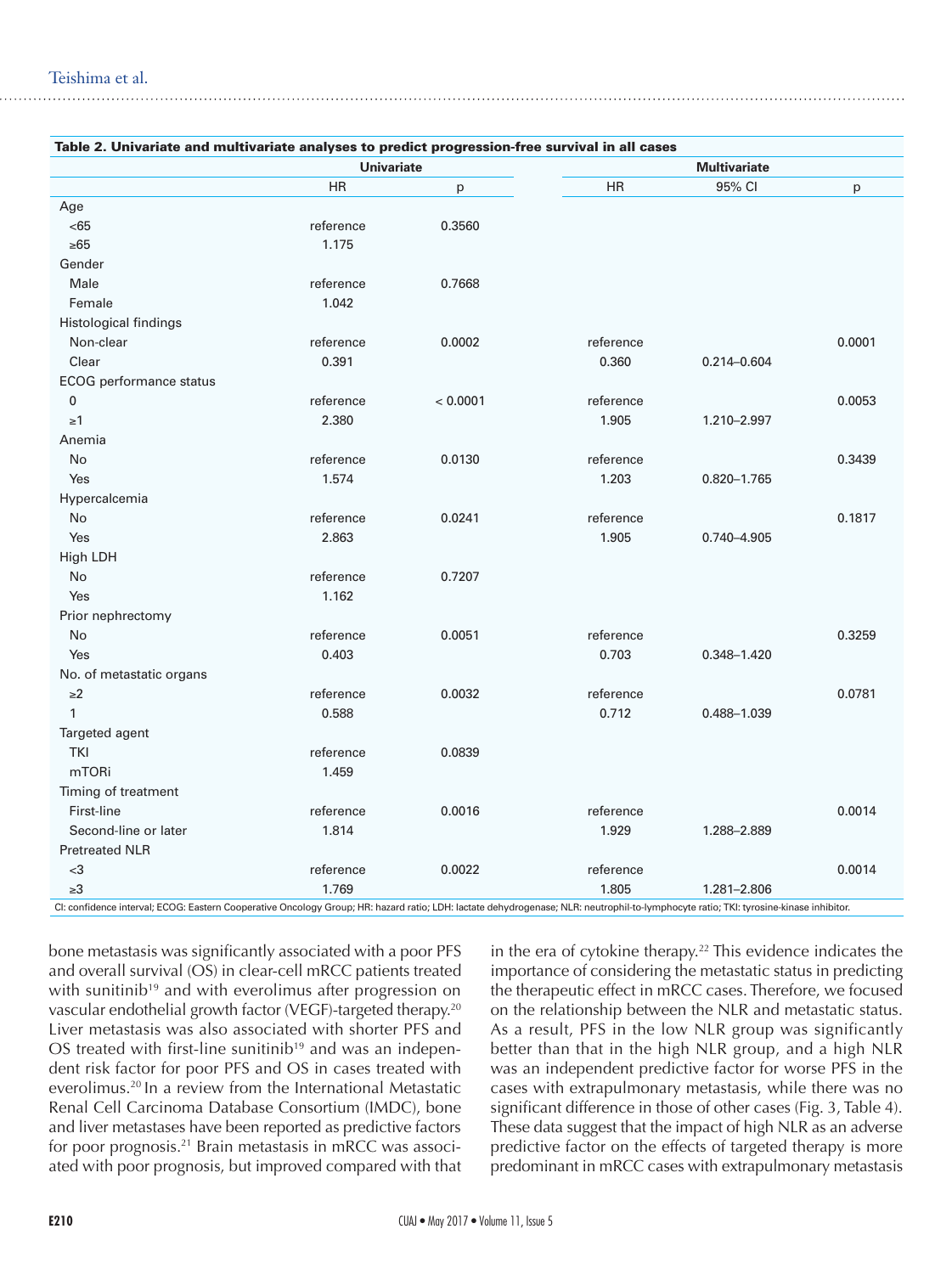

*Fig. 2.* Progression-free survival (PFS) for all cases of metastatic renal cell carcinoma (mRCC) involving targeted therapy further classified in accordance with neutrophil-to-lymphocyte ratio (NLR).

than in cases with only lung metastasis. Recent advances in targeted therapy for mRCC has led to the necessity to predict the therapeutic effect by taking the site of metastasis into consideration. The present data might provide us with meaningful information for targeted therapy in mRCC cases with extrapulmonary metastasis.

The limitations of this study are that it is retrospective and relatively small. In addition, medical conditions other than malignant diseases, which have been reported to be associated with NLR (such as hypertension, $23$  cardiovascular

diseases,  $24,25$  and diabetes<sup>26</sup>), were not able to be considered. Furthermore, the association of high NLR and poor outcome of cancer patients has not been sufficiently understood. One of the potential mechanisms of the impact of high NLR on the progression of malignant diseases including mRCC is the association with the inhibition of immune cells, such as lymphocytes, by neutrophils, and another is the association of the activity of neutrophils to secrete cytokines and growth factors that promotes tumour growth.14 Further study is required to clarify the mechanism of high NLR on the progression of cancers and to confirm the impact of the NLR for predicting the antitumour effect of targeted therapy in mRCC cases with extrapulmonary metastasis.

## **Conclusion**

We demonstrated the significance of the NLR as one of the predictive factors in the response to molecular targeted therapy in mRCC cases with extrapulmonary metastasis. Since hematological tests are routinely conducted for patients with mRCC treated with targeted therapy, the NLR is easy to use in daily clinical practice. The establishment of a novel strategy is expected through the consideration of NLR as a biomarker.

Competing Interests: The authors report no competing personal or financial interests.

Acknowledgements: In addition to the authors, the following investigators participated in the study: Yuichi Kadonishi and Mitsuru Nakahara, Hiroshima Prefectural Hospital; Kenichiro Fukuoka, Shuntaro Koda, and Masanobu Shigeta, Kure Medical Centre; Yoshimasa Kurimura and Satoshi Maruyama; Hiroshima General Hospital; Hiroshi Masumoto and Seiji Fujiwara, Higashihiroshima



Fig. 3. Progression-free survival (PFS) for cases of metastatic renal cell carcinoma (mRCC) involving targeted therapy further classified in accordance with neutrophil-to-lymphocyte ratio (NLR) in cases of *(a)* extrapulmonary metastasis; and *(b)* those of no extrapulmonary metastasis.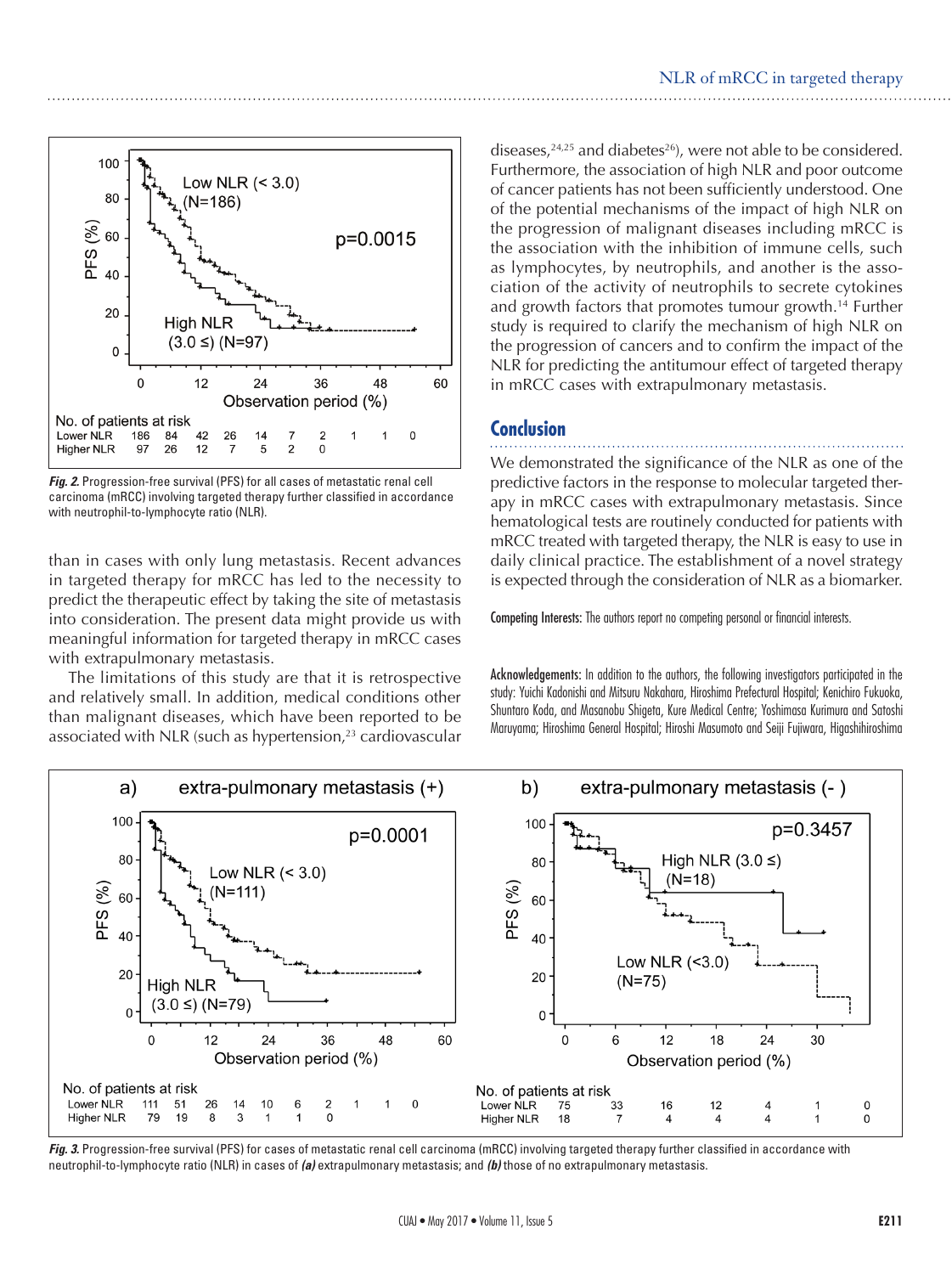| Table 3. Characteristics of mRCC cases of extrapulmonary metastasis involving molecular targeted therapy |                       |               |                           |               |  |
|----------------------------------------------------------------------------------------------------------|-----------------------|---------------|---------------------------|---------------|--|
|                                                                                                          | <b>Pretreated NLR</b> |               |                           | <b>Total</b>  |  |
|                                                                                                          | Low $(\leq 3.0)$      | High $(>3.0)$ | $\boldsymbol{\mathsf{p}}$ |               |  |
| No. of patients                                                                                          | 111                   | 79            |                           | 190           |  |
| Age, range (median)                                                                                      | $40 - 85(64)$         | $47 - 85(67)$ | 0.0762                    | $40 - 85(65)$ |  |
| Gender, n (%)                                                                                            |                       |               |                           |               |  |
| Male                                                                                                     | 96 (86.5)             | 65 (82.3)     | 0.4267                    | 161 (84.7)    |  |
| Female                                                                                                   | 15(13.5)              | 14(17.7)      |                           | 29(15.3)      |  |
| Histological type, n (%)                                                                                 |                       |               |                           |               |  |
| Clear                                                                                                    | 92 (82.9)             | 65 (82.3)     | 0.9137                    | 157 (82.6)    |  |
| Non-clear                                                                                                | 19(17.1)              | 14(17.7)      |                           | 33(17.4)      |  |
| ECOG performance status, n (%)                                                                           |                       |               |                           |               |  |
| 0                                                                                                        | 87 (78.4)             | 57 (72.2)     | 0.3234                    | 144 (75.8)    |  |
| $\geq 1$                                                                                                 | 24(21.6)              | 22(27.8)      |                           | 46 (24.2)     |  |
| Anemia, n (%)                                                                                            |                       |               |                           |               |  |
| $(-)$                                                                                                    | 58 (52.3)             | 59 (74.7)     | 0.0017                    | 117 (61.6)    |  |
| $(+)$                                                                                                    | 53 (47.7)             | 20(25.3)      |                           | 73 (38.4)     |  |
| Hypercalcemia, n (%)                                                                                     |                       |               |                           |               |  |
| $(-)$                                                                                                    | 109 (98.2)            | 71 (89.9)     | 0.0113                    | 180 (94.7)    |  |
| $(+)$                                                                                                    | 2(1.8)                | 8(10.1)       |                           | 10(5.3)       |  |
| LDH(%)                                                                                                   |                       |               |                           |               |  |
| ≤1.5 $\times$ ULN                                                                                        | 105 (94.6)            | 69 (87.3)     | 0.0760                    | 174 (91.6)    |  |
| $>1.5 \times ULN$                                                                                        | 6(5.4)                | 10 (12.7)     |                           | 16(8.4)       |  |
| Metastatic organs, n (%)                                                                                 |                       |               |                           |               |  |
| 1                                                                                                        | 41 (36.9)             | 26 (32.9)     | 0.5671                    | 67 (35.3)     |  |
| $\geq$ 2                                                                                                 | 70 (63.1)             | 53(67.1)      |                           | 123 (64.7)    |  |
| Prior nephrectomy, n (%)                                                                                 |                       |               |                           |               |  |
| Yes                                                                                                      | 102 (91.9)            | 64 (81.0)     | 0.0261                    | 166 (87.4)    |  |
| <b>No</b>                                                                                                | 9(8.1)                | 15 (19.0)     |                           | 24 (12.6)     |  |
| Targeted agents, n (%)                                                                                   |                       |               |                           |               |  |
| <b>TKI</b>                                                                                               | 85 (76.6)             | 57 (72.2)     | 0.4891                    | 142 (74.7)    |  |
| mTOR inhibitor                                                                                           | 26 (23.4)             | 22 (27.8)     |                           | 48 (25.3)     |  |
| Timing of treatment, n (%)                                                                               |                       |               |                           |               |  |
| First-line                                                                                               | 42 (37.8)             | 34 (43.0)     | 0.4708                    | 76 (40.0)     |  |
| Second-line or later                                                                                     | 69 (62.2)             | 45 (57.0)     |                           | 114 (60.0)    |  |

ECOG: Eastern Cooperative Oncology Group; LDH: lactate dehydrogenase; mRCC: metastatic renal cell carcinoma; NLR: neutrophil-to-lymphocyte ratio; TKI: tyrosine kinase inhibitor; ULN: upper limits of normal.

Medical Centre; Tsuyoshi Ueno, Yasuhisa Hasegawa, and Masami Mizutani, Fukuyama Medical Centre; Tateki Yoshino, Mitsuru Kajiwara, and Hiroyuki Moriyama, Onomichi General Hospital; Hideki Mochizuki, Miyoshi Central Hospital.

This paper has been peer-reviewed.

### References

- 1. Gupta K, Miller JD, Li JZ, et al. Epidemiologic and socioeconomic burden of metastatic renal cell carcinoma (mRCC): A literature review. *Cancer Treat Rev* 2008;34:193-205. https://doi.org/10.1016/j. ctrv.2007.12.001
- 2. Motzer RJ, Hutson TE, Tomczak P, et al. Sunitinib vs. interferon alfa in metastatic renal cell carcinoma. *N Engl J Med* 2007;356:115-24. https://doi.org/10.1056/NEJMoa065044
- 3. Hudes G, Carducci M, Tomczak P, et al. Temsirolimus, interferon alfa, or both or advanced renal cell carcinoma. *N Engl J Med* 2007;356: 2271-81. https://doi.org/10.1056/NEJMoa066838
- 4. Motzer RJ, Escudier B, Oudard S, et al. Efficacy of everolimus in advanced renal cell carcinoma: A double-blind, randomized, placebo-controlled, phase 3 trial. *Lancet* 2007; 372:449-56. https://doi.org/10.1016/S0140-6736(08)61039-9
- 5. Escudier B, Eisen T, Stadler WM, et al. Sorafenib in advanced clear-cell renal cell carcinoma. *N Engl J Med* 2007;356:125-34. https://doi.org/10.1056/NEJMoa060655
- 6. Rini BI, Escudier B, Tomczak P, et al. Comparative effectiveness of axitinib vs. sorafenib in advanced renal cell carcinoma (AXIS): A randomized, phase 3 trial. *Lancet* 2011;378:1931-9. https://doi.org/10.1016/S0140-6736(11)61613-9
- 7. Motzer RJ, Hutson TE, Cella D, et al. Pazopanib vs. sunitinib in metastatic renal cell carcinoma. *N Engl J Med* 2013;369:722-31. https://doi.org/10.1056/NEJMoa1303989
- 8. Grivennikov SI, Greten FR, Karin M. Immunity, inflammation, and cancer. *Cell* 2010; 140:883-99. https://doi.org/10.1016/j.cell.2010.01.025
- 9. Aggarwal BB, Gehlot P. Inflammation and cancer: How friendly is the relationship for cancer patients? *Curr Opin Pharmacol* 2009;9:351-69. https://doi.org/10.1016/j.coph.2009.06.020
- 10. Saito K, Kihara K. Role of C-reactive protein in urological cancers: A useful biomarker for predicting outcomes. *Int J Urol* 2013;20:161-71. https://doi.org/10.1111/j.1442-2042.2012.03121.x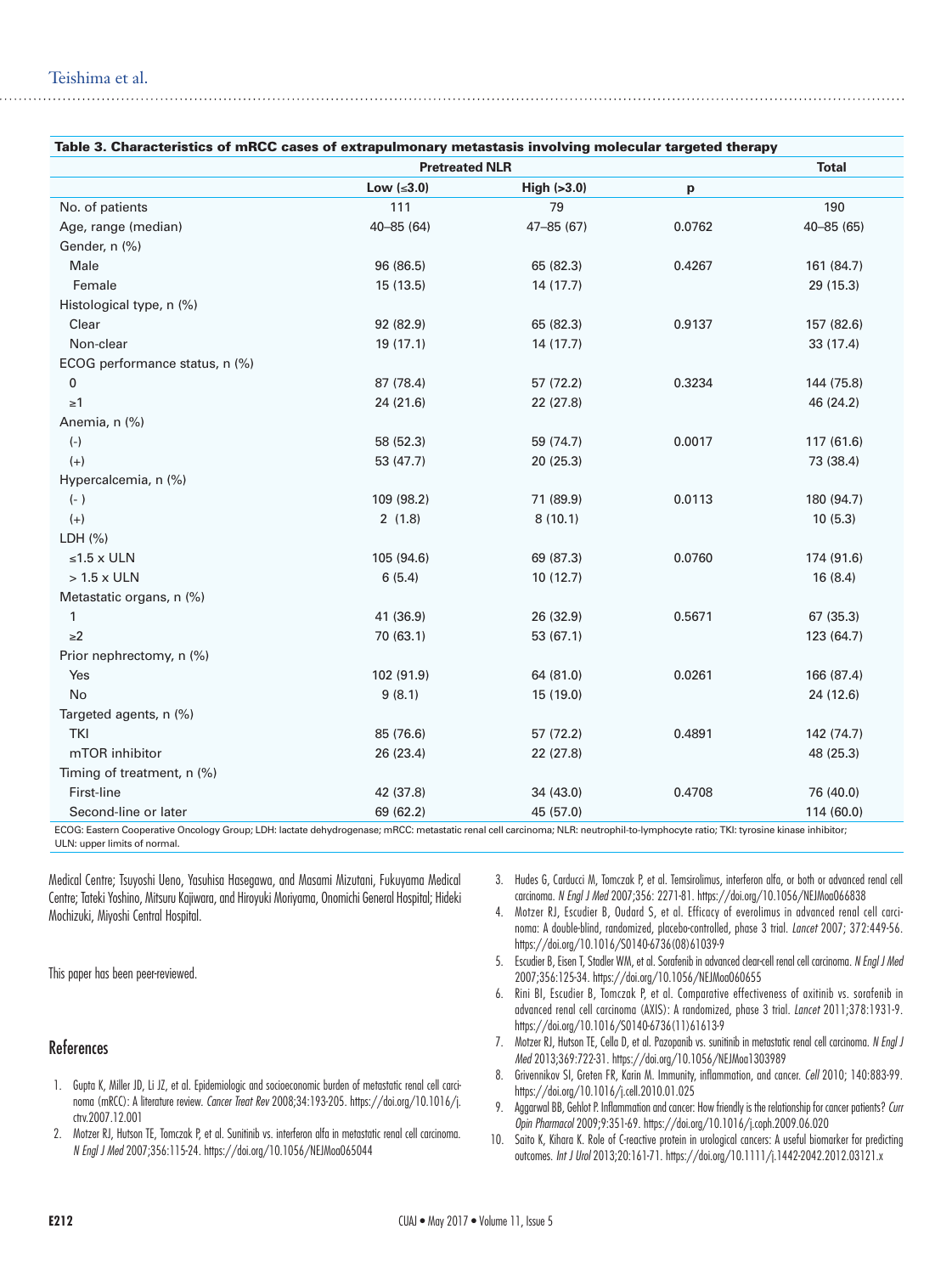|                          | anate analyses to preuiut progression-nee sui<br><b>Univariate</b> |                           | cases or extrapulmonary metastasis<br><b>Multivariate</b> |                 |          |
|--------------------------|--------------------------------------------------------------------|---------------------------|-----------------------------------------------------------|-----------------|----------|
|                          | HR                                                                 | $\boldsymbol{\mathsf{p}}$ | HR                                                        | 95% CI          | p        |
| Age                      |                                                                    |                           |                                                           |                 |          |
| $< 65$                   | reference                                                          | 0.6781                    |                                                           |                 |          |
| $\geq 65$                | 1.092                                                              |                           |                                                           |                 |          |
| Gender                   |                                                                    |                           |                                                           |                 |          |
| Male                     | reference                                                          | 0.7756                    |                                                           |                 |          |
| Female                   | 1.107                                                              |                           |                                                           |                 |          |
| Histological findings    |                                                                    |                           |                                                           |                 |          |
| Non-clear                | reference                                                          | 0.0003                    | reference                                                 |                 | 0.0001   |
| Clear                    | 0.378                                                              |                           | 0.340                                                     | $0.195 - 0.593$ |          |
| ECOG performance status  |                                                                    |                           |                                                           |                 |          |
| 0                        | reference                                                          | 0.0003                    | reference                                                 |                 | 0.0042   |
| $\geq 1$                 | 2.307                                                              |                           | 2.065                                                     | 1.257-3.393     |          |
| Anemia                   |                                                                    |                           |                                                           |                 |          |
| No                       | reference                                                          | 0.1287                    |                                                           |                 |          |
| Yes                      | 1.391                                                              |                           |                                                           |                 |          |
| Hypercalcemia            |                                                                    |                           |                                                           |                 |          |
| No                       | reference                                                          | 0.0714                    |                                                           |                 |          |
| Yes                      | 2.338                                                              |                           |                                                           |                 |          |
| High LDH                 |                                                                    |                           |                                                           |                 |          |
| No                       | reference                                                          | 0.6896                    |                                                           |                 |          |
| Yes                      | 1.203                                                              |                           |                                                           |                 |          |
| Prior nephrectomy        |                                                                    |                           |                                                           |                 |          |
| No                       | reference                                                          | 0.0079                    | reference                                                 |                 | 0.3156   |
| Yes                      | 0.414                                                              |                           | 0.692                                                     | 0.338-1.420     |          |
| No. of metastatic organs |                                                                    |                           |                                                           |                 |          |
| $\geq$ 2                 | reference                                                          | 0.0220                    | reference                                                 |                 | 0.0784   |
| $\mathbf{1}$             | 0.582                                                              |                           | 0.645                                                     | 0.396-1.051     |          |
| Targeted agent           |                                                                    |                           |                                                           |                 |          |
| <b>TKI</b>               | reference                                                          | 0.1318                    |                                                           |                 |          |
| mTORi                    | 1.451                                                              |                           |                                                           |                 |          |
| Timing of treatment      |                                                                    |                           |                                                           |                 |          |
| First-line               | reference                                                          | 0.0019                    | reference                                                 |                 | 0.0004   |
| Second-line or later     | 2.016                                                              |                           | 2.386                                                     | 1.477-3.583     |          |
| <b>Pretreated NLR</b>    |                                                                    |                           |                                                           |                 |          |
| $3$                      | reference                                                          | 0.0003                    | reference                                                 |                 | < 0.0001 |
| $\geq 3$                 | 2.192                                                              |                           | 2.739                                                     | 1.734-4.328     |          |

## Table 4. Univariate and multivariate analyses to predict progression-free survival in cases of extrapulmonary metastasis

CI: confidence interval; ECOG: Eastern Cooperative Oncology Group; HR: hazard ratio; LDH: lactate dehydrogenase; NLR: neutrophil-to-lymphocyte ratio; TKI: tyrosine-kinase inhibitor.

11. Hu Q, Gou Y, Sun C, et al. The prognostic value of C-reactive protein in renal cell carcinoma: A systematic review and meta-analysis. *Urol Oncol* 2014;32:50.e1-8. https://doi.org/10.1016/j. urolonc.2013.07.016

- 12. Fujita K, Inamoto T, Yamamoto Y, et al. Role of adjuvant chemotherapy for lymph node-positive upper tract urothelial carcinoma and the prognostic significance of C-reactive protein: A multi-institutional, retrospective study. *Int J Urol* 2015;22:1006-12. https://doi.org/10.1111/iju.12868
- 13. Teishima J, Kobatake K, Kitano H, et al. The impact of change in serum C-reactive protein level on the prediction of effects of molecular targeted therapy in patients with metastatic renal cell carcinoma. *BJU Int* 2016;117:E67-74. https://doi.org/10.1111/bju.13260
- 14. Templeton AJ, McNamara MG, Šeruga B, et al. Prognostic role of neutrophil-to-lymphocyte ratio in solid tumours: A systematic review and meta-analysis. *J Natl Cancer Inst* 2014;106: dju124. https://doi.org/10.1093/jnci/dju124
- 15. Hu K, Lou L, Ye J, et al. Prognostic role of the neutrophil-lymphocyte ratio in renal cell carcinoma: A meta-analysis. *BMJ Open* 2015;5:e006404. https://doi.org/10.1136/bmjopen-2014-006404

16. Blay JY, Rossi JF, Wijdenes J, et al. Role of interleukin-6 in the paraneoplastic inflammatory syndrome associated with renal-cell carcinoma. *Int J Cancer* 1997;72:424-30. https://doi.org/10.1002/ (SICI)1097-0215(19970729)72:3<424::AID-IJC9>3.0.CO;2-R

- 17. Oya M, Takayanagi A, Horiguchi A, et al. Increased nuclear factor-kappa B activation is related to the tumour development of renal cell carcinoma. *Carcinogenesis* 2003;24:377-84. https://doi.org/10.1093/carcin/24.3.377
- 18. Zhang GM, Zhu Y, Gu WJ, et al. Pretreatment neutrophil-to-lymphocyte ratio predicts prognosis in patients with metastatic renal cell carcinoma receiving targeted therapy. *Int J Clin Oncol* 2016;21:373-8. https://doi.org/10.1007/s10147-015-0894-4
- 19. Beuselinck B, Oudard S, Rixe O, et al. Negative impact of bone metastasis on outcome in clear-cell renal cell carcinoma treated with sunitinib. *Ann Oncol* 2011;22:794-800. https://doi.org/10.1093/ annonc/mdq554
- 20. Motzer RJ, Escudier B, Oudard S, et al. Phase 3 trial of everolimus for metastatic renal cell carcinoma: Final results and analysis of prognostic factors; RECORD‐1 Study Group. *Cancer* 2010;116:4256-65. https://doi.org/10.1002/cncr.25219